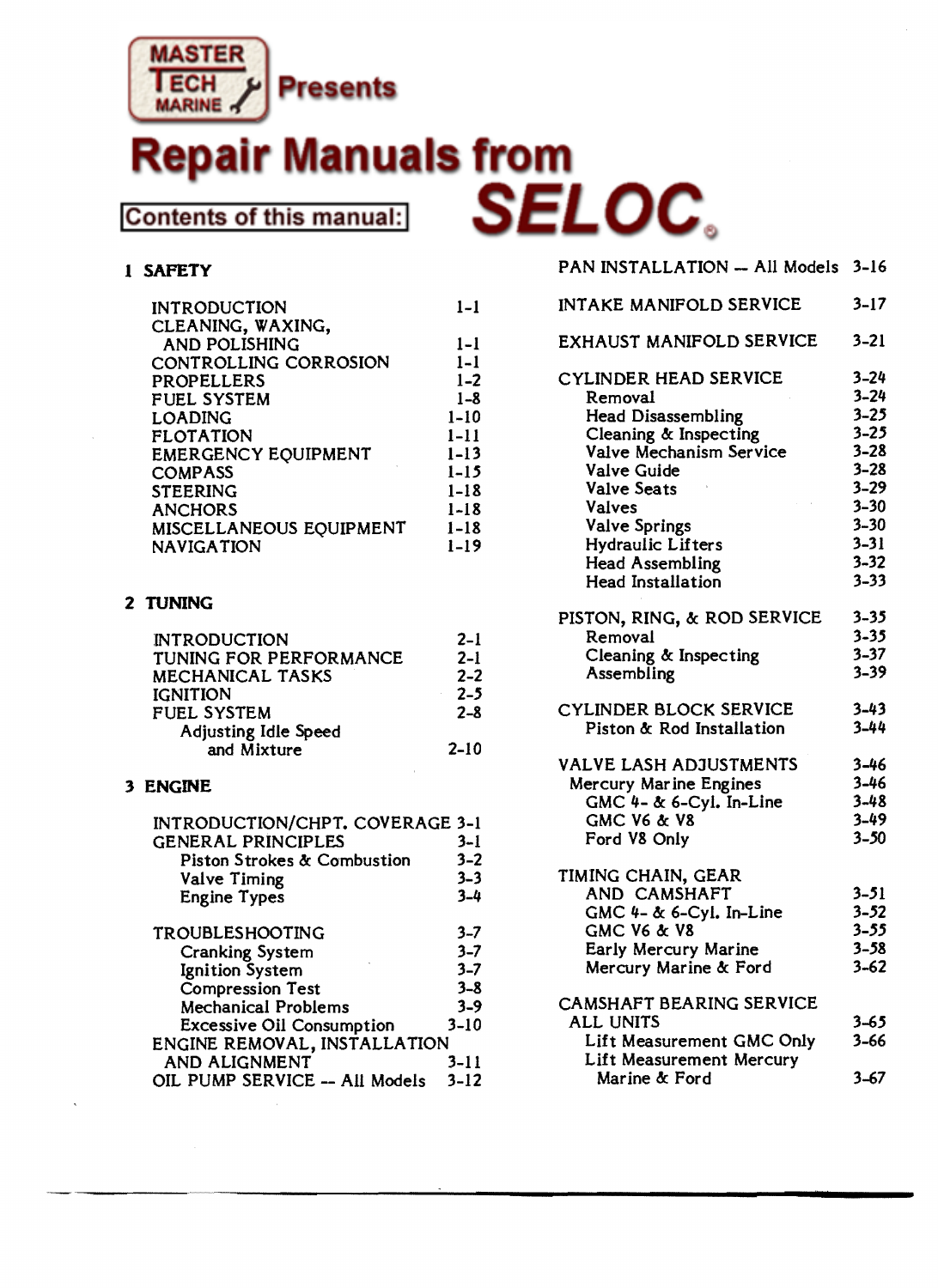| CRANKSHAFT ROD & MAIN BRGS. 3-67 |          |
|----------------------------------|----------|
| GMC $4-$ & 6-Cyl. In-Line        | $3 - 67$ |
| <b>GMC V6 &amp; V8</b>           | $3 - 69$ |
| Mercury Marine & Ford            | $3 - 75$ |
| Crankshaft Installation          | $3 - 76$ |
|                                  |          |

 $\mathcal{L}^{\pm}$ 

| INTRODUCTION/CHPT. COVERAGE 4-1 |  |  |
|---------------------------------|--|--|
|---------------------------------|--|--|

| <b>TROUBLESHOOTING</b>                             | $4 - 1$  | Cleaning & Inspecting              | $4 - 71$ |
|----------------------------------------------------|----------|------------------------------------|----------|
| <b>Excessive Fuel Consumption</b>                  | $4 - 2$  | Assembling                         | $4 - 73$ |
| <b>Engine Surge</b>                                | $4 - 2$  | <b>Tuning Adjustmnets</b>          | $4 - 80$ |
| Rough Engine Idle                                  | $4 - 2$  |                                    |          |
|                                                    |          | EFI (ELECTRONIC FUEL               |          |
| FUEL PUMPS AND FILTERS                             | $4 - 2$  | INJECTION)                         | $4 - 84$ |
| Single-Diaphragm Pump                              | $4 - 3$  | Description & Operation            | $4 - 84$ |
| Dual-Diaphragm Pump                                | $4 - 3$  | <b>Manifold Pressure</b>           | $4 - 84$ |
| <b>Pump Pressure Test</b>                          | $4 - 4$  | <b>ECU</b> (Electronic Control)    | $4 - 84$ |
| Pump Volume Test                                   | $4 - 4$  | Fuel Pump & Routing                | $4 - 84$ |
| <b>Fuel Line Test</b>                              | $4 - 5$  | Air Temperature Sensor             | $4 - 84$ |
| Fuel Pump Removal/Installation                     | $4 - 6$  | <b>Auxiliary Air Valve</b>         | $4 - 85$ |
|                                                    | $4 - 6$  | Manifold Absolute Pressure         |          |
| Fuel Filter Replacement                            | $4 - 6$  | (MAP) Sensor                       | $4 - 85$ |
| Flame Arrestor Cleaning<br>Water Separating Filter | $4 - 7$  | Coolant Temperature Sensor         | $4 - 65$ |
|                                                    |          | <b>Throttle Position Sensor</b>    | $4 - 86$ |
| <b>MODERN FUELS</b>                                | $4 - 7$  | Fuel Injectors                     | $4 - 86$ |
| "Sour" Fuel                                        | $4 - 8$  | <b>Fuel Rail</b>                   | $4 - 87$ |
|                                                    |          | Fuel Pressure Regulator            | $4 - 87$ |
| CARBURETORS, GENERAL INFO.                         | $4 - 9$  | Oil Pressure Sensor                | $4 - 87$ |
|                                                    |          | Throttle Shutter                   | $4 - 87$ |
| ROCHESTER BC                                       | $4 - 9$  | <b>Electric High Pressure</b>      |          |
|                                                    | $4 - 9$  | Fuel Pump                          | $4 - 87$ |
| Removal/Disassembling                              | $4 - 12$ | Water Separating Filter            | $4 - 88$ |
| Assembling                                         | $4 - 14$ | <b>RPM</b> Sensor                  | $4 - 88$ |
| Adjusting                                          |          | Electronic Control (ECU)           | $4 - 88$ |
| <b>CARTER RBS</b>                                  | $4 - 15$ |                                    |          |
| Description & Operation                            | $4 - 15$ | <b>Troubleshooting EFI</b>         | $4 - 89$ |
| Disassembling                                      | $4 - 18$ | <b>Installed Injector Test</b>     | $4 - 89$ |
| Assembling                                         | $4 - 22$ | Voltage to Elec. Pump Test         | $4 - 91$ |
| <b>Bench Adjustments</b>                           | $4 - 26$ | <b>Testing Fuel Pump Pressure</b>  | $4 - 92$ |
| Synchronizing Dual Carbs.                          | $4 - 27$ | <b>Testing Injector Harness</b>    | 4-92     |
|                                                    |          | <b>Testing Fuel Injectors</b>      | $4 - 92$ |
|                                                    |          | Air Temp. Sensor Check             | $4 - 93$ |
| ROCHESTER 2GC & MerCarb                            | $4 - 27$ | Coolant Temp. Sensor Test          | $4 - 93$ |
| Disassembling                                      | $4 - 27$ | Throttle Position Sensor Test 4-93 |          |
| Assembling                                         | $4 - 30$ | <b>EFI Maintenance</b>             | 4-93     |
| <b>Bench Adjustments</b>                           | $4 - 33$ | Leaded Gasoline & Gasohol          | 4-94     |
|                                                    |          |                                    |          |
| ROCHESTER 4MV AND 4MC                              | $4 - 35$ | <b>SERVICING EFI</b>               | 4-94     |
| Description                                        | $4 - 35$ | Removal                            | 4-94     |
| Disassembling                                      | $4 - 39$ | Cleaning & Inspecting              | $4 - 95$ |
| Assembling                                         | $4 - 43$ | Installation                       | $4 - 95$ |
| <b>Bench Adjustments</b>                           | $4 - 46$ | Special Timing Words               | $4 - 96$ |
|                                                    |          |                                    |          |

## 3 ENGINE (CONTINUED)<br>
CRANKSHAFT ROD & MAIN BRGS. 3-67<br>
CRANKSHAFT ROD & MAIN BRGS. 3-67<br>
FOUR-BARREL - 4150, 4160 & 4011 4-50

 $\ddot{\phantom{0}}$ 

| CRANKSHAFT ROD & MAIN BRGS. 3-67  |          | POUR-DARREL - 4100, 4160 & 4011 4-00 |          |
|-----------------------------------|----------|--------------------------------------|----------|
| GMC $4-$ & 6-Cyl. In-Line         | $3 - 67$ |                                      |          |
| <b>GMC V6 &amp; V8</b>            | $3 - 69$ | Description & Operation              | $4 - 50$ |
| Mercury Marine & Ford             | $3 - 75$ | Disassembling - 2300C,               |          |
| Crankshaft Installation           | $3 - 76$ | 4150 & 4160                          | $4 - 55$ |
|                                   |          | Cleaning & Inspecting                | $4 - 56$ |
| 4 FUEL                            |          | Assembling                           | $4 - 58$ |
|                                   |          | <b>Tuning Adjustments</b>            | $4 - 60$ |
| INTRODUCTION/CHPT. COVERAGE 4-1   |          |                                      |          |
|                                   |          | Disassembling - 4011                 | $4 - 64$ |
| TROUBLESHOOTING                   | $4 - 1$  | Cleaning & Inspecting                | $4 - 71$ |
|                                   | $4 - 2$  | Assembling                           | $4 - 73$ |
| <b>Excessive Fuel Consumption</b> | $4 - 2$  | <b>Tuning Adjustmnets</b>            | $4 - 80$ |
| <b>Engine Surge</b>               | $4 - 2$  |                                      |          |
| Rough Engine Idle                 |          | EFI (ELECTRONIC FUEL                 |          |
|                                   |          | INJECTION)                           | $4 - 84$ |
| FUEL PUMPS AND FILTERS            | $4 - 2$  | Description & Operation              | $4 - 84$ |
| Single-Diaphragm Pump             | $4 - 3$  | <b>Manifold Pressure</b>             | $4 - 84$ |
| Dual-Diaphragm Pump               | $4 - 3$  |                                      |          |
| <b>Pump Pressure Test</b>         | $4 - 4$  | <b>ECU</b> (Electronic Control)      | $4 - 84$ |
| Pump Volume Test                  | $4 - 4$  | Fuel Pump & Routing                  | $4 - 84$ |
| Fuel Line Test                    | $4 - 5$  | Air Temperature Sensor               | $4 - 84$ |
| Fuel Pump Removal/Installation    | $4 - 6$  | <b>Auxiliary Air Valve</b>           | $4 - 85$ |
| <b>Fuel Filter Replacement</b>    | $4 - 6$  | Manifold Absolute Pressure           |          |
| <b>Flame Arrestor Cleaning</b>    | $4 - 6$  | (MAP) Sensor                         | $4 - 85$ |
| <b>Water Separating Filter</b>    | $4 - 7$  | Coolant Temperature Sensor           | $4 - 65$ |
|                                   |          | <b>Throttle Position Sensor</b>      | $4 - 86$ |
| <b>MODERN FUELS</b>               | $4 - 7$  | Fuel Injectors                       | $4 - 86$ |
| "Sour" Fuel                       | $4 - 8$  | <b>Fuel Rail</b>                     | $4 - 87$ |
|                                   |          | Fuel Pressure Regulator              | $4 - 87$ |
|                                   | $4 - 9$  | Oil Pressure Sensor                  | $4 - 87$ |
| CARBURETORS, GENERAL INFO.        |          | <b>Throttle Shutter</b>              | $4 - 87$ |
|                                   |          | <b>Electric High Pressure</b>        |          |
| ROCHESTER BC                      | $4 - 9$  | Fuel Pump                            | $4 - 87$ |
| Removal/Disassembling             | $4 - 9$  | Water Separating Filter              | $4 - 88$ |
| Assembling                        | $4 - 12$ | RPM Sensor                           | $4 - 88$ |
| Adjusting                         | $4 - 14$ | Electronic Control (ECU)             | $4 - 88$ |
|                                   |          |                                      |          |
| <b>CARTER RBS</b>                 | $4 - 15$ |                                      |          |
| Description & Operation           | $4 - 15$ | Troubleshooting EFI                  | $4 - 89$ |
| Disassembling                     | $4 - 18$ | Installed Injector Test              | $4 - 89$ |
| Assembling                        | $4 - 22$ | Voltage to Elec. Pump Test           | $4 - 91$ |
| <b>Bench Adjustments</b>          | $4 - 26$ | <b>Testing Fuel Pump Pressure</b>    | $4 - 92$ |
| Synchronizing Dual Carbs.         | $4 - 27$ | <b>Testing Injector Harness</b>      | $4 - 92$ |
|                                   |          | <b>Testing Fuel Injectors</b>        | $4 - 92$ |
|                                   |          | Air Temp. Sensor Check               | $4 - 93$ |
| ROCHESTER 2GC & MerCarb           | $4 - 27$ | Coolant Temp. Sensor Test            | $4 - 93$ |
|                                   | $4 - 27$ | Throttle Position Sensor Test 4-93   |          |
| Disassembling                     | $4 - 30$ | <b>EFI Maintenance</b>               | $4 - 93$ |
| Assembling                        |          | Leaded Gasoline & Gasohol            | $4 - 94$ |
| <b>Bench Adjustments</b>          | $4 - 33$ |                                      |          |
|                                   |          | SERVICING EFI                        | $4 - 94$ |
| ROCHESTER 4MV AND 4MC             | $4 - 35$ | Removal                              | $4 - 94$ |
| Description                       | $4 - 35$ |                                      | $4 - 95$ |
| Disassembling                     | $4 - 39$ | Cleaning & Inspecting                |          |
| Assembling                        | $4 - 43$ | Installation                         | $4 - 95$ |
| Ranch Adjustments                 | $4 - 46$ | Special Timing Words                 | $4 - 96$ |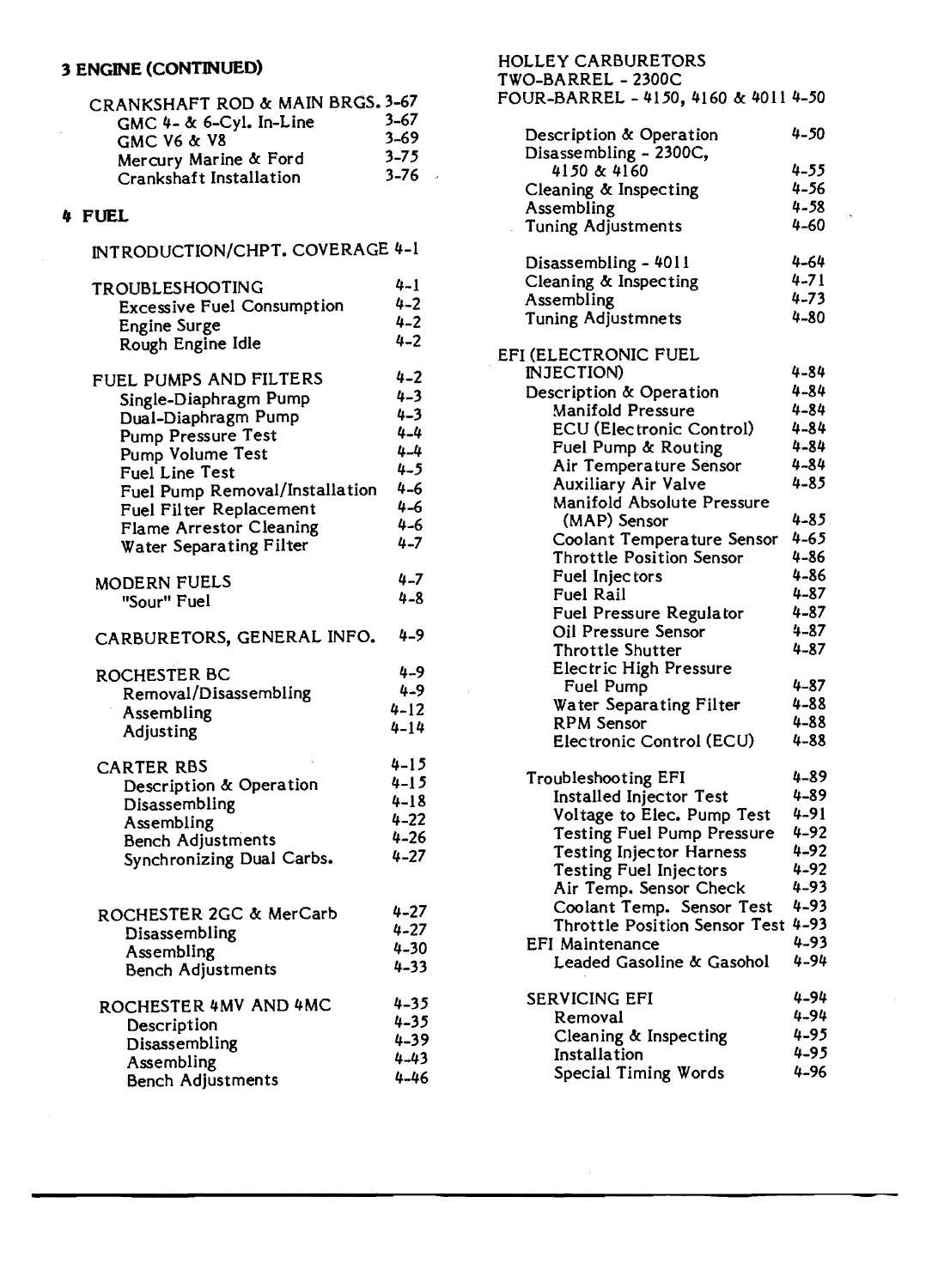### **, IGNITION**

| <b>DESCRIPTION</b>                                                                                                                                | $5 - 1$                                          |
|---------------------------------------------------------------------------------------------------------------------------------------------------|--------------------------------------------------|
| <b>Standard Ignition System</b>                                                                                                                   | $5 - 1$                                          |
| <b>Ballast Resistor</b>                                                                                                                           | $5 - 1$                                          |
| Shift Cutout Switch                                                                                                                               | $5 - 2$                                          |
| <b>Ignition Timing</b>                                                                                                                            | $5 - 2$                                          |
| Thunderbolt IV System                                                                                                                             | $5 - 2$                                          |
| TROUBLESHOOTING                                                                                                                                   | $5 - 3$                                          |
| Compression                                                                                                                                       | $5 - 3$                                          |
| <b>General Tests</b>                                                                                                                              | $5 - 4$                                          |
| <b>Condenser Test</b>                                                                                                                             | $5 - 5$                                          |
| <b>Secondary Circuit Test</b>                                                                                                                     | $5 - 6$                                          |
| Ignition Voltage Tests                                                                                                                            | $5 - 6$                                          |
| Spark Plug Troubleshooting                                                                                                                        | $5 - 9$                                          |
| Spark Plug Evaluation                                                                                                                             | $5 - 11$                                         |
| <b>Polarity Check</b>                                                                                                                             | $5 - 12$                                         |
| DISTRIBUTOR SERVICE                                                                                                                               | $5 - 12$                                         |
| Removal                                                                                                                                           | $5 - 13$                                         |
| SERVICING A DELCO-REMY<br>Disassembling - from a<br>4- or 6- cylinder engine<br>Assembling<br>Disassembling from a<br><b>GMC V8</b><br>Assembling | 5-14<br>$5 - 14$<br>$5 - 16$<br>5-16<br>$5 - 19$ |
| SERVICING A MALLORY<br>Disassembling from<br>a V8 engine<br>Assembling                                                                            | $5 - 20$<br>$5 - 20$<br>$5 - 21$                 |
| SERVICING A MERCURY MARINE                                                                                                                        | $5 - 22$                                         |
| Disassembling from a V8                                                                                                                           | $5 - 22$                                         |
| Assembling                                                                                                                                        | $5 - 23$                                         |
| SERVICING AN AUTOLITE<br>OR PRESTOLITE<br>Disassembling from a V8<br>Assembling                                                                   | 5-24<br>$5 - 24$<br>$5 - 26$                     |
| ADJUSTING POINT GAP<br>ALL DISTRIBUTORS                                                                                                           | $5 - 27$                                         |
| DISTRIBUTOR INSTALLATION                                                                                                                          | $5 - 28$                                         |
| <b>MCM 185 229 CID</b>                                                                                                                            | $5 - 28$                                         |
| <b>All Other Engines</b>                                                                                                                          | $5 - 29$                                         |
| <b>Adjusting Dwell</b>                                                                                                                            | $5 - 29$                                         |
| <b>Adjusting Timing</b>                                                                                                                           | $5 - 29$                                         |
| DDIS (DIGITAL DISTRIBUTORLESS<br><b>IGNITION SYSTEM)</b>                                                                                          | 5-31                                             |

#### **6 ELECTRICAL**

 $\ddot{\phantom{a}}$ 

|   | <b>INTRODUCTION</b>                                  | 6-1      |
|---|------------------------------------------------------|----------|
|   | <b>BATTERIES</b>                                     | $6-1$    |
|   | <b>JUMPER CABLES</b>                                 | 6-5      |
|   | DUAL BATTERY INSTALLATION                            | $6-6$    |
|   | <b>GAUGES AND HORNS</b>                              | $6 - 7$  |
|   | Oil and Temperature Gauges                           | $6 - 7$  |
|   | <b>Warning Lights</b>                                | $6 - 7$  |
|   | <b>Fuel Gauges</b>                                   | $6 - 8$  |
|   | Troubleshooting                                      | $6 - 10$ |
|   | Tachometer                                           | $6 - 10$ |
|   | Horns                                                | $6 - 11$ |
|   | <b>CHARGING SYSTEM</b>                               | $6 - 11$ |
|   | Alternator                                           | $6 - 12$ |
|   | Troubleshooting                                      | $6 - 13$ |
|   | Servicing Charging System<br>with Separate Regulator | $6 - 16$ |
|   | Servicing Delcotron Alternator                       | $6 - 18$ |
|   | Servicing Valeo Alternator                           | $6 - 21$ |
|   | Troubleshooting                                      | $6 - 21$ |
|   | Removal                                              | $6 - 22$ |
|   | Cleaning & Testing Brushes                           | $6 - 23$ |
|   | <b>Testing Alternator</b>                            | $6 - 23$ |
|   | Assembling & Installation                            | $6 - 26$ |
|   | <b>CRANKING SYSTEM</b>                               | $6 - 27$ |
|   | Troubleshooting                                      | $6 - 27$ |
|   | Delco-Remy Cranking Motor                            | $6 - 31$ |
|   | Description & Operation                              | $6 - 31$ |
|   | Servicing                                            | $6 - 32$ |
|   | Testing                                              | $6 - 32$ |
|   | Assembling                                           | $6 - 36$ |
|   | Autolite Cranking Motor                              | $6 - 37$ |
|   | Description & Operation                              | $6 - 38$ |
|   | Disassembling                                        | $6 - 38$ |
|   | <b>Bench Tests</b>                                   | $6 - 39$ |
|   | Assembling                                           | $6 - 41$ |
|   | <b>Prestolite Cranking Motor</b>                     | $6 - 42$ |
|   | Description & Operation                              | $6 - 42$ |
|   | Disassembling                                        | $6 - 42$ |
|   | Assembling                                           | $6 - 44$ |
| 7 | <b>REMOTE CONTROLS</b>                               |          |
|   | <b>INTRODUCTION</b>                                  | $7 - 1$  |
|   | SHIFT/STEERING CABLE                                 | $7 - 1$  |
|   |                                                      |          |
|   | EARLY TYPE SHIFT CABLE<br>SERVICE -- PRIOR TO 1973   | $7 - 2$  |
|   |                                                      |          |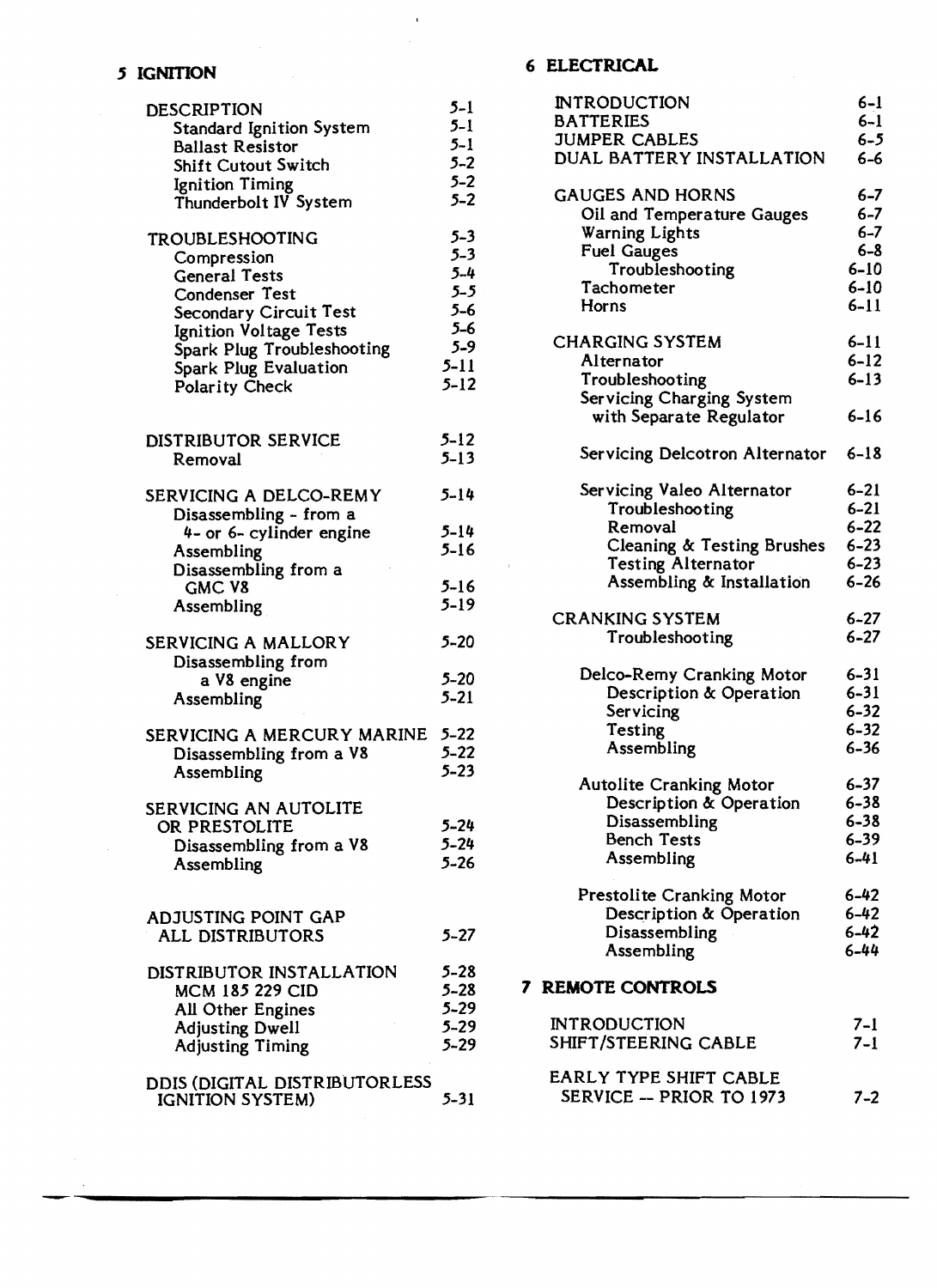#### **7 REMOTE CONTROLS (CONTINUED)**

EARLY TYPE SHIFT (Continued)

| <b>Attaching Shift Cable Mounted</b><br>on Starboard Side | $7 - 2$            |
|-----------------------------------------------------------|--------------------|
| <b>Adjusting Shift Cable Mounted</b><br>on Starboard Side | $7 - 2$            |
| Attaching Shift Cable Mounted<br>on Port Side             | $7 - 3$            |
| <b>Adjusting Shift Cable Mounted</b><br>on Port Side      | $7 - 4$            |
| LATE TYPE SHIFT CABLE SERVICE                             |                    |
| 1973 TO 1982                                              | $7 - 5$            |
| <b>Installation Dimensions</b>                            | $7 - 5$            |
| Shift Cable Installation<br>Shift Cable Adjustment        | $7 - 5$<br>$7 - 5$ |
| SHIFT CABLES SINCE 1983                                   |                    |
| MODELS R, MR, AND ALPHA                                   | $7 - 6$            |
| Upper Shift Cable Installation                            | $7 - 6$            |
| Lower Shift Cable Installation                            | $7 - 7$            |
| <b>BRAVO SHIFT CABLE SERVICE</b>                          | $7 - 7$            |
| Shift Cable Adjustment                                    |                    |
| <b>Stern Drive Removed</b>                                | $7 - 8$            |
| Shift Cable Adjustment<br><b>Stern Drive Installed</b>    | $7 - 9$            |
| Cut-Out Switch -- Lever                                   |                    |
| <b>Position Adjustment</b>                                | $7 - 11$           |
| Reverse Lock Valve Adjustment                             | $7 - 12$           |
| COMMANDER CONTROL                                         |                    |
| SHIFT BOX                                                 | $7 - 13$           |
| Removal/Disassembling                                     | $7 - 13$           |
| Cleaning & Inspecting                                     | $7 - 20$           |
| Assembling                                                | $7 - 22$           |
| <b>STEERING SYSTEMS</b>                                   | 7-32               |
| DIRECTIONAL INDICATOR SYS.                                | $7 - 32$           |
| Disassembling                                             | $7 - 32$           |
| Cleaning & Inspecting                                     | $7 - 34$           |
| Assembling                                                | 7-34               |
| ROTARY STEERING SERVICE                                   | $7 - 35$           |
| Disassembling                                             | $7 - 37$           |
| Cleaning & Inspecting                                     | $7 - 37$           |
| Assembling                                                | 7-38               |
| POWER STEERING                                            |                    |
| DESCRIPTION & OPERATION                                   | 7-39               |
| SYSTEM MAINTENANCE                                        | 7-40               |
| <b>Adding Hydraulic Fluid</b>                             | 7-40<br>$7 - 41$   |
| <b>Bleeding System</b><br><b>Belt Adjustment</b>          | $7 - 41$           |
| Actuator Valve Adjustment                                 | $7 - 43$           |
| POWER STEERING COOLER                                     | $7 - 44$           |

## **a TRIM/TR.T**

| <b>INTRODUCTION</b><br>MECHANICAL TILT MECHANISM                                        | $8 - 1$<br>$8 - 1$ |
|-----------------------------------------------------------------------------------------|--------------------|
| <b>HYDRAULIC SYSTEM</b><br><b>System Operation</b>                                      | $8 - 2$<br>$8 - 2$ |
| <b>UP Circuit</b>                                                                       | $8 - 2$            |
| UP and DOWN Circuit                                                                     | $8 - 4$            |
| Trailering/Launching                                                                    | $8 - 4$            |
| <b>GENERAL SERVICE INSTRUCTIONS 8-6</b>                                                 |                    |
| TROUBLESHOOTING                                                                         | $8 - 7$            |
| <b>Mechanical Problems</b>                                                              | $8 - 7$            |
| <b>Electrical Problems</b>                                                              | $8 - 9$            |
| TESTING SYSTEM COMPONENTS                                                               | $8 - 10$           |
| PURGING AIR ("BLEEDING") SYS.<br>Early Model Systems -- Both<br>Hoses Connected to Fwd. | $8 - 10$           |
| End of Cylinder<br>Late Model Systems - One                                             | $8 - 10$           |
| Hose connected to Each<br>End of Cylinder                                               | $8 - 12$           |
| TRIM SENDER SYSTEMS                                                                     | $8 - 14$           |
| Disassembling                                                                           | $8 - 14$           |
| Assembling                                                                              | $8 - 14$           |
| Adjustments                                                                             | $8 - 15$           |
| REVERSE LOCK VALVE                                                                      | $8 - 16$           |
| Description                                                                             | $8 - 16$           |
| Disassembling                                                                           | $8 - 16$           |
| Assembling                                                                              | $8 - 16$           |
| Adjustment                                                                              | $8 - 17$           |
| PUMP MOTOR                                                                              | $8 - 17$           |
| Troubleshooting                                                                         | $8 - 17$           |
| Disassembling                                                                           | $8 - 18$           |
| Cleaning & Testing                                                                      | $8 - 18$           |
| 9 COOLING                                                                               |                    |
| DESCRIPTION                                                                             | 9-1                |
| TROUBLESHOOTING                                                                         | $9 - 4$            |
| <b>SERVICE</b>                                                                          | $9 - 5$            |
| DRAINING                                                                                | 9–6                |
| In-Line Engines w/Std. Sys.                                                             | $9 - 8$            |
| In-Line Engines w/Closed Sys.                                                           | $9 - 8$            |
| V8 Engines w/Std. Sys.                                                                  | $9 - 10$           |
| V8 Engines w/Closed Sys.                                                                | $9 - 11$           |
| <b>WATER PUMP</b>                                                                       | $9 - 11$           |

THERMOSTAT 9-12

 $\bar{\phantom{a}}$  ,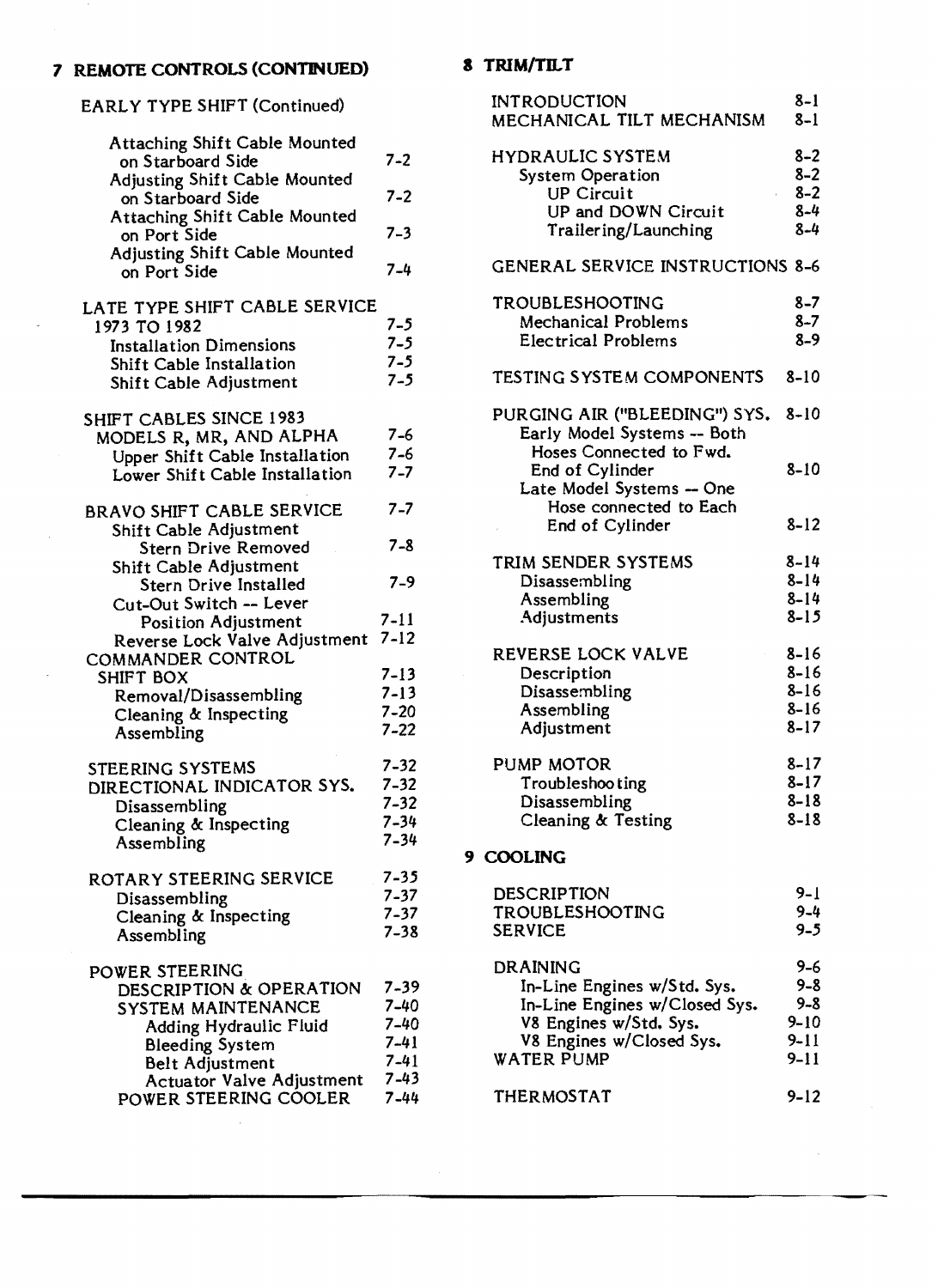| <b>HEAT EXCHANGER</b>                        |           |  |  |
|----------------------------------------------|-----------|--|--|
| In-Line Engines                              | $9 - 14$  |  |  |
| <b>V8 Engines</b>                            | $9 - 14$  |  |  |
|                                              |           |  |  |
| FILLING SYSTEM                               | $9 - 15$  |  |  |
| <b>EXHAUST MANIFOLD</b>                      |           |  |  |
| GMC In-Line Engines                          | $9 - 17$  |  |  |
| 470 Engine                                   | $9 - 18$  |  |  |
| Ford V8 Engines                              | $9 - 19$  |  |  |
| <b>GMC V8 Engines</b>                        | $9 - 20$  |  |  |
|                                              |           |  |  |
| <b>EXHAUST SHUTTER</b>                       | $9 - 22$  |  |  |
| STERN DRIVE WATER PUMP                       | $9 - 22$  |  |  |
| Lower Unit Removal                           | $9 - 22$  |  |  |
| Pump Installation                            | $9 - 24$  |  |  |
| Lower Unit Installation                      | $9 - 25$  |  |  |
|                                              |           |  |  |
| BRAVO WATER PUMP ON ENGINE 9-26              |           |  |  |
| Disassembling                                | $9 - 26$  |  |  |
| Cleaning & Inspecting                        | $9 - 27$  |  |  |
| Assembling                                   | $9 - 29$  |  |  |
|                                              |           |  |  |
| <b>10 STERN DRIVE</b>                        |           |  |  |
| <b>NOTE</b>                                  |           |  |  |
| PAGES 10-2 THRU 10-58 COVER                  |           |  |  |
| ALL UNITS, EXCEPT BRAVO                      |           |  |  |
| <b>PAGES 10-58 THRU 10-110 COVER</b>         |           |  |  |
| <b>BRAVO STERN DRIVE</b>                     |           |  |  |
|                                              |           |  |  |
| <b>INTRODUCTION</b>                          | $10 - 1$  |  |  |
| <b>OPERATION</b>                             | $10 - 2$  |  |  |
| TROUBLESHOOTING                              | $10 - 3$  |  |  |
| <b>SERVICE PRECAUTIONS</b>                   | $10 - 4$  |  |  |
| PROPELLER REMOVAL                            | $10 - 5$  |  |  |
| TRIM CYLINDER REMOVAL                        | $10 - 6$  |  |  |
| STERN DRIVE REMOVAL                          |           |  |  |
| UPPER GEAR HOUSING                           | $10 - 7$  |  |  |
| Disassembling                                |           |  |  |
|                                              | $10 - 11$ |  |  |
|                                              |           |  |  |
| Cleaning & Inspecting<br>U-Joint, Drive Gear | $10 - 12$ |  |  |

| Cleaning & Inspecting       | $10 - 12$ |
|-----------------------------|-----------|
| U-Joint, Drive Gear         |           |
| and Bearing Disassembling   | $10 - 15$ |
| Assembling                  | $10 - 16$ |
| Upper Gear Housing Assemb.  | $10 - 18$ |
| Upper Driveshaft and Driven |           |
| Gear Assembling             | $10 - 19$ |
| Adjustments                 | $10 - 19$ |
| Bearing Preload Adjust.     | $10 - 19$ |
| Driven Gear Shimming        | $10 - 21$ |
| U-Joint Bearing & Bearing   |           |
| Assembly Installation       | $10 - 21$ |
| Drive Gear Shimming         | $10 - 22$ |
| LOWER UNIT                  |           |
| <b>Housing Removal</b>      | $10 - 23$ |
| Disassembling               | $10 - 23$ |
| Cleaning & Inspecting       | 10-30     |
|                             |           |

 $\bar{t}$ 

| Reverse Bearing Carrier                           | 10-30     |
|---------------------------------------------------|-----------|
| Propeller Shaft                                   | $10 - 31$ |
| Lower Unit Assembling                             | $10 - 33$ |
| Forward Gear Backlash                             | $10 - 37$ |
| Reverse Gear Backlash                             | $10 - 37$ |
| Pinion Gear Shimming                              | 10-40     |
| Forward & Reverse                                 |           |
| Gear Shimming                                     | $10 - 42$ |
| Water Pump Installation                           | 10-46     |
| Lower Unit Installation                           | $10 - 48$ |
|                                                   |           |
| UPPER GEAR HOUSING TO                             |           |
| LOWER UNIT ASSEMBLING<br>STERN DRIVE INSTALLATION | 10-51     |
|                                                   | $10 - 53$ |
| TRIM CYLINDER INSTALLATION                        | 10-57     |
| PROPELLER INSTALLATION                            | $10 - 57$ |
| STERN DRIVE LUBRICATION                           | $10 - 57$ |
|                                                   |           |
| <b>BRAVO STERN DRIVE</b>                          | $10 - 59$ |
| <b>INTRODUCTION</b>                               | 10-59     |
| OPERATION                                         | $10 - 59$ |
| TROUBLESHOOTING                                   | $10 - 60$ |
| <b>BRAVO SERVICE</b>                              | 10-63     |
| Propeller Removal                                 | $10 - 63$ |
| Draining Lubricant                                | 10-64     |
| Separating Stern Drive                            |           |
| From Bell Housing                                 | 10-65     |
| Separating Upper Gear Case                        |           |
| Housing From Lower Unit                           | 10-66     |
| Upper Gear Case Service                           | $10 - 67$ |
| Rear & Top Cover Removal                          | $10 - 68$ |
| <b>Bearing Removal</b>                            | $10 - 69$ |
| U-Joint Shaft Removal                             | $10 - 70$ |
| <b>Clutch Disassembling</b>                       | $10 - 74$ |
| Shifter Bushings & Seal                           | 10-76     |
| Cleaning & Inspecting                             | 10-77     |
| Assembling                                        | 10–79     |
| Bearing & Sleeve Instl.                           | 10-79     |
| Shifter Bushing & Seal                            | 10-80     |
| <b>Clutch Assembly</b>                            | $10 - 81$ |
| U-Joint Shaft Assembly                            | 10-82     |
| Spacer & Rolling Torque                           | 10-84     |
|                                                   |           |
| Lower Unit Service                                | 10-90     |
| Disassembling                                     | 10-90     |
| Bearing Carrier and                               |           |
| Propeller Shaft                                   | 10-91     |
| Driveshaft                                        | 10-92     |
| Propeller Shaft Bearing                           | 10-95     |
| Cleaning & Inspecting                             | 10-96     |
| Assembling Lower Unit                             | 10-96     |
| Driveshaft                                        | 10-96     |
| Bearing Carrier                                   | 10-98     |
| Drive Gear & Bearing                              | 10-99     |
| Driveshaft Bearing Races                          | 10-99     |
| Drive Gear & Driveshaft                           | 10-100    |

 $\mathcal{A}$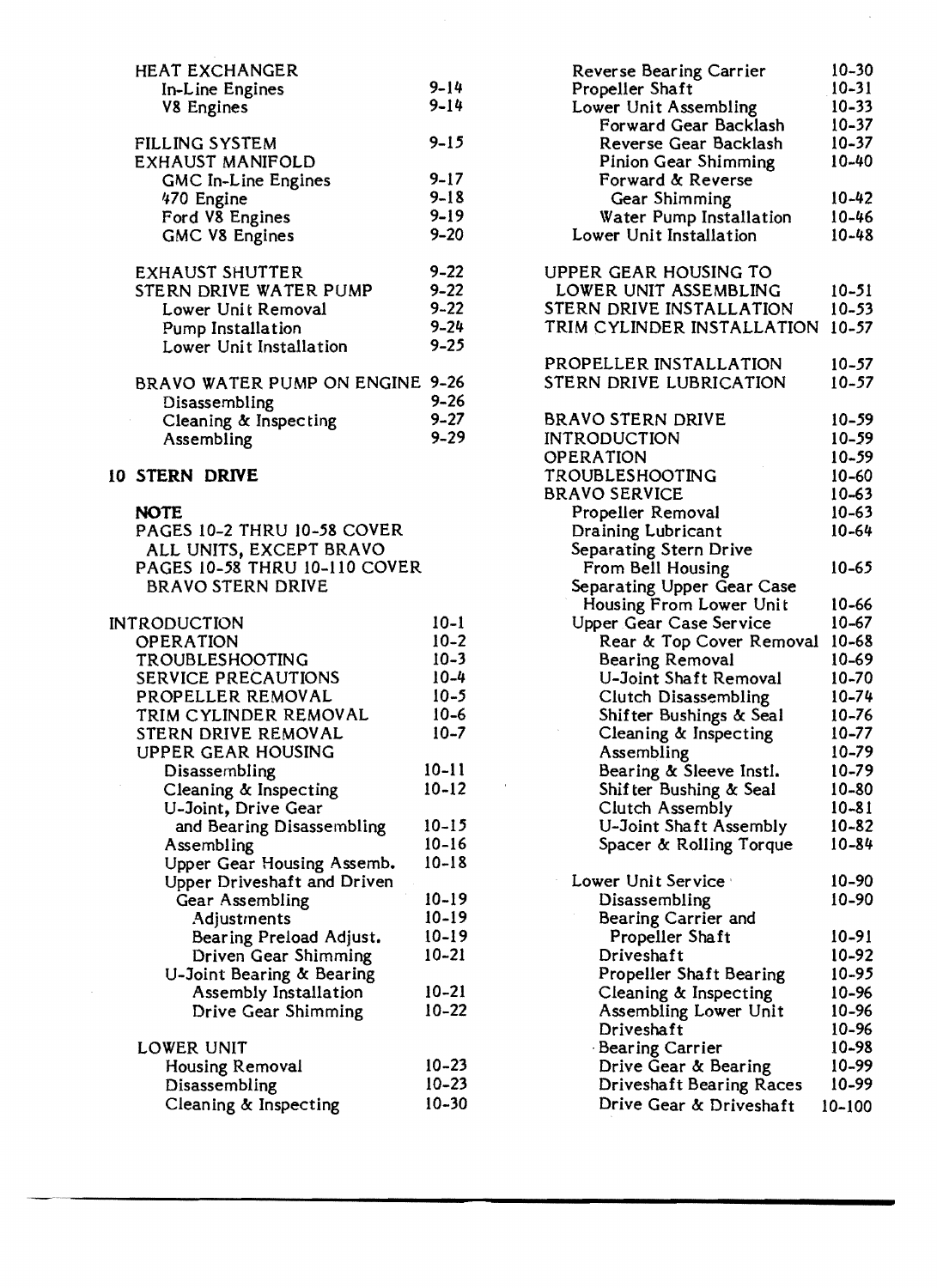| 10 STERN DRIVE (CONTINUED)<br>BRAVO LOWER UNIT Continued) |                        |
|-----------------------------------------------------------|------------------------|
| Shimming                                                  | $10 - 102$             |
| Pinion Gear Height                                        | 10-102                 |
| Driveshaft Preload                                        | 10-102                 |
| Backlash & Rolling Torque<br>Mating Lower Unit To         | 10-103                 |
| <b>Upper Gear Case Housing</b><br>Mating Stern Drive to   | 10-106                 |
| Bell Housing                                              | $10 - 107$             |
| Propeller Installation                                    | 10-109                 |
| Stern Drive Lubrication                                   | $10 - 110$             |
| 11 BELL HOUSING                                           |                        |
| <b>INTRODUCTION</b>                                       | $11 - 1$               |
| TROUBLESHOOTING                                           | $11 - 1$               |
| <b>SERVICE PROCEDURES</b>                                 | $11-1$                 |
| GIMBAL HOUSING BALL BEARING                               |                        |
| Removal                                                   | $11 - 2$               |
| Installation                                              | $11 - 3$               |
|                                                           |                        |
| TRANSOM SHIFT CABLE<br>Removal                            |                        |
| Installation                                              | $11 - 4$<br>$11 - 7$   |
|                                                           |                        |
| <b>EXHAUST BELLOWS</b>                                    |                        |
| Removal                                                   | $11-9$                 |
| Installation                                              | $11 - 10$              |
| <b>U-JOINT BELLOWS</b>                                    |                        |
| Removal                                                   | $11 - 12$              |
| Installation                                              | $11 - 13$              |
|                                                           |                        |
| <b>BELL HOUSING</b><br>Removal                            | $11 - 14$              |
| Disassembling                                             | $11 - 14$              |
|                                                           |                        |
| <b>GIMBAL RING</b>                                        |                        |
| Removal                                                   | $11 - 15$              |
| Disassembling                                             | $11 - 18$              |
| Cleaning & Inspecting<br>Assembling & Installation        | $11 - 18$<br>$11 - 19$ |
|                                                           |                        |
| BELL HOUSING                                              |                        |
| Assembling & Installation                                 | $11 - 21$              |
| 12 GIMBAL HOUSING                                         |                        |
| INTRODUCTION                                              | $12 - 1$               |
| TRANSOM PLATE                                             |                        |
| Removal                                                   | $12 - 1$               |
| Cleaning & Inspecting                                     | $12 - 2$               |

 $\bar{z}$ 

| <b>GIMBAL HOUSING ASSEMBLING</b>    | $12 - 2$ |
|-------------------------------------|----------|
| <b>GIMBAL HOUSING &amp; TRANSOM</b> |          |
| PLATE INSTALLATION                  | $12 - 3$ |
| CONNECTING HYDRAULIC HOSES          |          |
| In-Line Engines                     | $12 - 4$ |
| <b>V8 Engines</b>                   | $12 - 4$ |
|                                     |          |

### 13 ENGINE REMOVAL/INSTALLATION

| <b>INTRODUCTION</b>         | $13 - 1$ |
|-----------------------------|----------|
| <b>REMOVAL</b>              | $13 - 2$ |
| <b>INSTALLATION</b>         |          |
| In-Line Engine              | $13 - 3$ |
| Throttle Cable Installation |          |
| and Adjustment              | 13-5     |
| V8 Engine                   | $13 - 6$ |
| Throttle Cable Installation |          |
| and Adjustment              | $13 - 8$ |
|                             |          |

#### 14 MAINTENANCE

| INTRODUCTION                                     | 14-1      |
|--------------------------------------------------|-----------|
| <b>ENGINE SERIAL NUMBERS</b>                     | $14 - 1$  |
| STERN DRIVE IDENTIFICATION<br>AND SERIAL NUMBERS | 14-2      |
|                                                  |           |
| SHIFT IDENTIFICATION ALL UNITS,                  |           |
| <b>EXCEPT BRAVO</b>                              | 14-5      |
| BELOW WATERLINE SERVICE                          | 14-6      |
| <b>ENGINE FLUIDS</b>                             | $14 - 7$  |
| OFF-SEASON STORAGE                               | $14 - 8$  |
| STERN DRIVE LUBRICATION                          | 14-14     |
| Filling/Draining                                 | $14 - 12$ |
| Models 1, 1A, 1B, 1C                             | 14-14     |
| All Others, Incl. Bravo                          | 14-15     |
| PRE-SEASON PREPARATION                           | 14-17     |
|                                                  |           |

#### APPENDIX

| <b>CONVERSIONS</b>               |         |
|----------------------------------|---------|
| Metric                           | $A - 2$ |
| Drill Size                       | $A-3$   |
| <b>TORQUE VALUES</b>             | $A-4$   |
| TUNE-UP SPECIFICATIONS           | $A-6$   |
| CARBURETOR SPECIFICATIONS        | $A-14$  |
| <b>ENGINE SPECIFICATIONS</b>     |         |
| MCM888/225S/223/250/260/320 A-16 |         |
| 150/160/165 6-Cyl. In-Line       | $A-20$  |